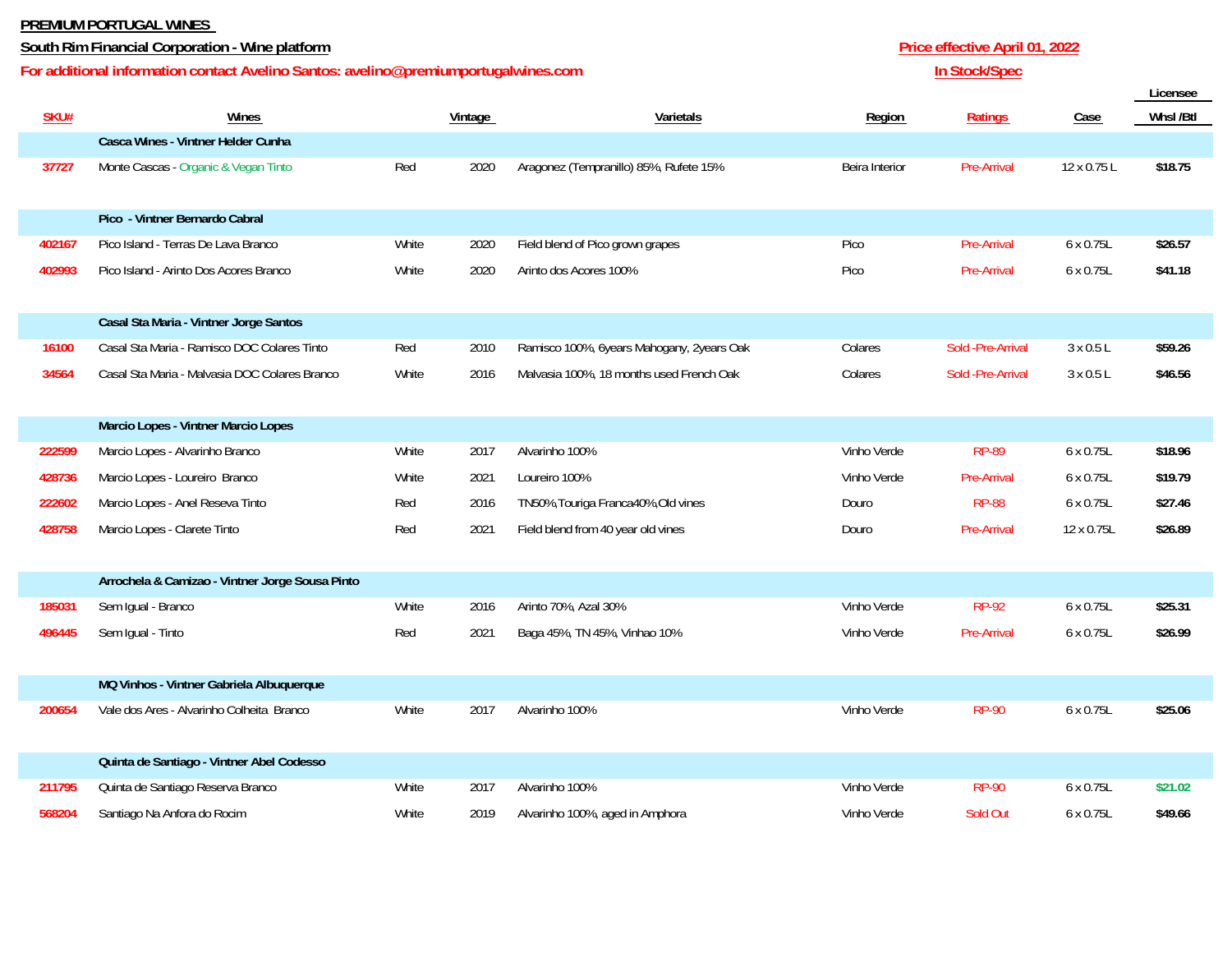| <b>SKU#</b> | Wines                                                                            |       | Vintage | Varietals                                        | Region   | Rating             | Case        | Whsl/Btl |  |  |  |
|-------------|----------------------------------------------------------------------------------|-------|---------|--------------------------------------------------|----------|--------------------|-------------|----------|--|--|--|
|             | Luis Seabra - Vintner Luis Seabra Best Wine Maker of Portugal 2016               |       |         |                                                  |          |                    |             |          |  |  |  |
| 217147      | Luis Seabra - Xisto Ilimitado Tinto - WS TOP 100                                 | Red   | 2019    | Field blend (35-60 year vines)                   | Douro    | Sold - Pre-Arrival | 6 x 0.75L   | \$31.66  |  |  |  |
| 217150      | Luis Seabra - Xisto Ilimitado Branco                                             | White | 2018    | Field blend (35-60 year vines)                   | Douro    | <b>TR-92</b>       | 6 x 0.75L   | \$31.66  |  |  |  |
| 217156      | Luis Seabra - Xisto Cru Tinto                                                    | Red   | 2019    | Field blend (80+ year vines)                     | Douro    | Sold - Pre-Arrival | 6 x 0.75L   | \$58.12  |  |  |  |
| 217161      | Luis Seabra - Xisto Cru Branco                                                   | White | 2020    | Field blend (80+ year vines)                     | Douro    | Sold - Pre-Arrival | 6 x 0.75L   | \$49.66  |  |  |  |
| 217153      | Luis Seabra - Indie Xisto                                                        | Red   | 2019    | Field blend (70+ year single vine)               | Douro    | Sold -Pre-Arrival  | 6 x 0.75L   | \$46.49  |  |  |  |
| 103060      | Luis Seabra - Mono C- Castelao                                                   | Red   | 2019    | Castelao 100% (25+year vines)                    | Douro    | Sold -Pre-Arrival  | 6 x 0.75L   | \$44.39  |  |  |  |
|             |                                                                                  |       |         |                                                  |          |                    |             |          |  |  |  |
|             | Quinta da Costa do Pinhao - Vintner Luis Seabra Best Wine Maker of Portugal 2016 |       |         |                                                  |          |                    |             |          |  |  |  |
| 212016      | Quinta Da Costa do Pinhao - Gradual Tinto                                        | Red   | 2014    | Tinta Roriz, TN, Touriga Franca (40+year vines)  | Douro    | <b>TR-91</b>       | 6 x 0.75L   | \$27.44  |  |  |  |
| 80414       | Quinta Da Costa do Pinhao - Peladosa Tinto                                       | Red   | 2015    | Field blend (80-90+ year vines                   | Douro    | <b>TR-92</b>       | 6 x 0.75L   | \$53.89  |  |  |  |
|             |                                                                                  |       |         |                                                  |          |                    |             |          |  |  |  |
|             | Vasques de Carvalho - Vintner Jaime Costa                                        |       |         |                                                  |          |                    |             |          |  |  |  |
| 80651       | Vasques de Carvalho - Oxum Tinto                                                 | Red   | 2015    | TN, Touriga Franca, Tinta Roriz, Tinta Amarela   | Douro    | <b>TR-87</b>       | 6 x 0.75L   | \$31.91  |  |  |  |
| 80658       | Vasques de Carvalho - Velhos Bardos Reserva                                      | Red   | 2013    | Field blend (80+ year vines) Gold Medal Award    | Douro    | <b>Gold Medal</b>  | 6 x 0.75L   | \$68.95  |  |  |  |
|             |                                                                                  |       |         |                                                  |          |                    |             |          |  |  |  |
|             | Adega De Portalegre - Vintner Nuno Mira do 'O                                    |       |         |                                                  |          |                    |             |          |  |  |  |
| 61989       | Terras de Baco Branco                                                            | White | 2019    | Arinto, Roupeiro & Fernao Pires                  | Alentejo | Pre-arrival        | 12 x 0.75 L | \$9.92   |  |  |  |
| 61981       | Terras de Baco Tinto                                                             | Red   | 2018    | Aragonez, Castelao & Trincadeira                 | Alentejo | Pre-arrival        | 12 x 0.75 L | \$9.96   |  |  |  |
| 494297      | Conventual DOC Branco                                                            | White | 2020    | Arinto, Roupeiro & Antao Vaz                     | Alentejo | Pre-arrival        | 12 x 0.75 L | \$15.29  |  |  |  |
| 402782      | Conventual DOC Tinto                                                             | Red   | 2019    | Aragonez, Alicante Bouschet & Trincadeira        | Alentejo | Pre-arrival        | 12 x 0.75 L | \$15.29  |  |  |  |
| 402790      | Portalegre DOC Branco                                                            | White | 2019    | Bical 100% (aged 10months on lees)               | Alentejo | Pre-arrival        | 6 x 0.75 L  | \$34.22  |  |  |  |
| 402787      | Portalegre DOC Tinto                                                             | Red   | 2019    | Aragonez, AB, Trincadeira, Castelao & Grand Noir | Alentejo | Pre-arrival        | 6 x 0.75 L  | \$34.22  |  |  |  |
|             |                                                                                  |       |         |                                                  |          |                    |             |          |  |  |  |
|             | Essencias Do Sul - Vintners Filipa Lobo & Pedro Hipólito                         |       |         |                                                  |          |                    |             |          |  |  |  |
| 217772      | Anta dos Lobos Selection Tinto                                                   | Red   | 2017    | Aragonez, TN, Castelao, Trincadeira              | Alentejo | <b>TR-88</b>       | 6 x 0.75L   | \$10.58  |  |  |  |
| 217775      | Anta dos Lobos Selection Branco                                                  | White | 2017    | Arinto, Antao Vaz, Chardonnay                    | Alentejo | <b>TR-88</b>       | 6 x 0.75L   | \$10.58  |  |  |  |
|             |                                                                                  |       |         |                                                  |          |                    |             |          |  |  |  |
|             | Herdade do Arrepiado - Vintner Antonio Macanita Best Wine Maker of Portugal 2018 |       |         |                                                  |          |                    |             |          |  |  |  |
| 80567       | Herdade do Arrepiado Velho Tinto                                                 | Red   | 2021    | TN 100%                                          | Alentejo | Sold Pre- Arrival  | 6 x 0.75L   | \$25.34  |  |  |  |
| 121900      | Herdade do Arrepiado Rose                                                        | Rose  | 2021    | TN 80%, Petit Verdot 20%                         | Alentejo | Sold Pre- Arrival  | 6 x 0.75L   | \$18.96  |  |  |  |
| 80575       | Herdade do Arrepiado Collection Reserva Tinto                                    | Red   | 2015    | TN, Petit Verdot, Syrah, Cab Sauv                | Alentejo |                    | 6 x 0.75L   | \$50.70  |  |  |  |
| 80562       | Herdade do Arrepiado Tradicao Reserva Tinto                                      | Red   | 2020    | TN 100% 18 month Oak                             | Alentejo | Sold Pre- Arrival  | 6 x 0.75L   | \$50.70  |  |  |  |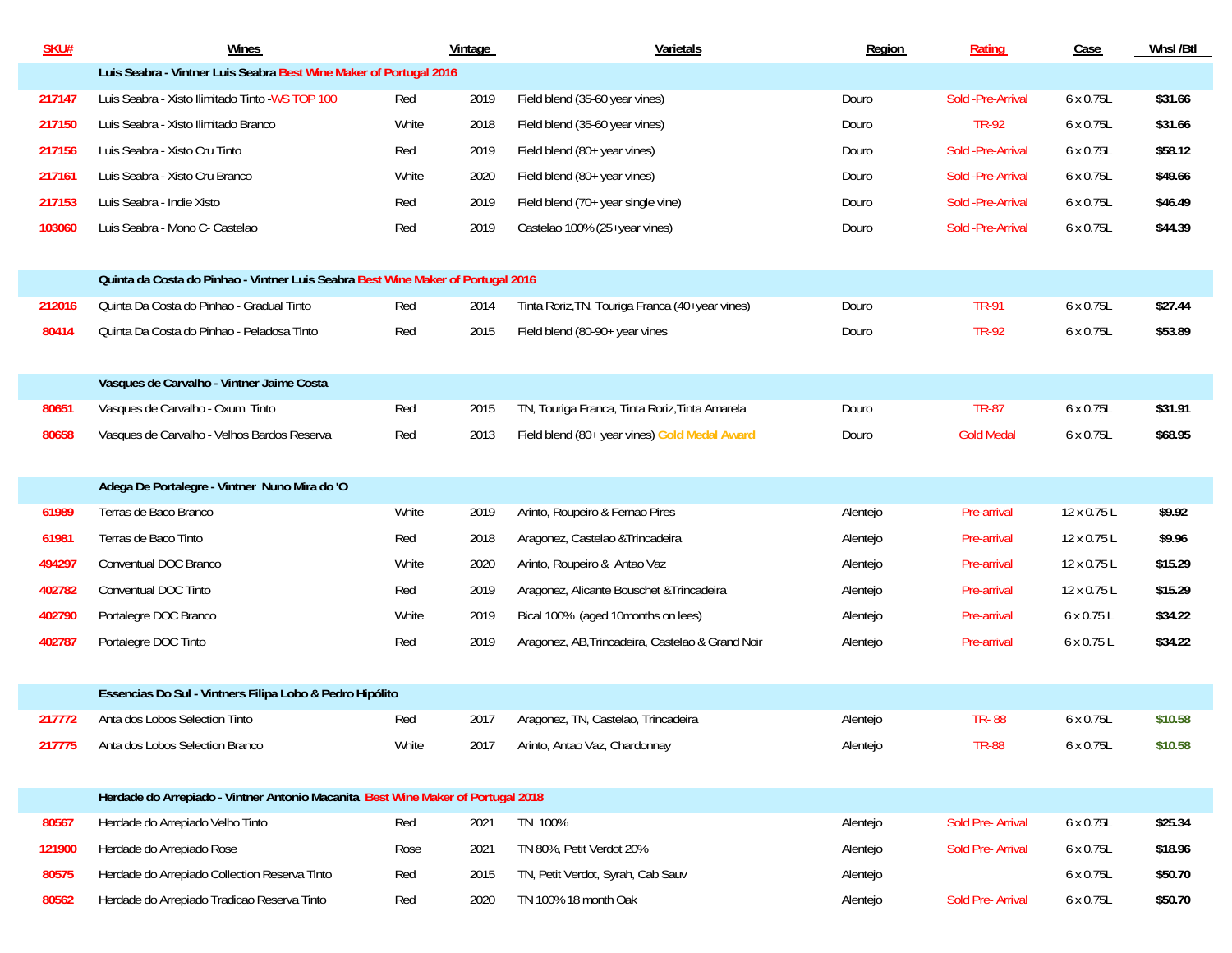| SKU#   | Wines                                                                |       | Vintage   | Varietals                                         | Region   | Rating             | Case       | Whsl/Btl |  |  |  |
|--------|----------------------------------------------------------------------|-------|-----------|---------------------------------------------------|----------|--------------------|------------|----------|--|--|--|
|        | Fitapreta Vinhos - Antonio Macanita Best Wine Maker of Portugal 2018 |       |           |                                                   |          |                    |            |          |  |  |  |
| 211879 | Fitapreta - Sexy - Sparkling Blanc des Blanc                         | White | <b>NV</b> | Roupeiro, Arinto, Verdelho (4 different vintages) | Alentejo | <b>RP-88</b>       | 6 x 0.75L  | \$29.53  |  |  |  |
| 152491 | Fitapreta - Palpite Reserva Tinto                                    | Red   | 2018      | Aragonez, AB, TN, Alfrocheiro & Trincadeira       | Alentejo | RP-91/DM-92        | 6 x 0.75L  | \$40.11  |  |  |  |
| 200609 | Fitapreta - Tinto                                                    | Red   | 2017      | Aragonez 40%, AB 30%, Trincadeira 30%             | Alentejo | <b>TR-92</b>       | 6 x 0.75L  | \$27.46  |  |  |  |
| 133564 | Fitapreta - Ancestral Branco                                         | White | 2019      | Rupeiro, Alicante Branco, Tamarez                 | Alentejo | RP-90/DM-90        | 6 x 0.75L  | \$27.44  |  |  |  |
| 200612 | Fitapreta - Touriga Vai Nua Tinto                                    | Red   | 2017      | TN 100%                                           | Alentejo | <b>TR-90</b>       | 6 x 0.75L  | \$18.99  |  |  |  |
|        |                                                                      |       |           |                                                   |          |                    |            |          |  |  |  |
|        | Rama & Selas - Vintner António Selas                                 |       |           |                                                   |          |                    |            |          |  |  |  |
| 212132 | RS - Sparkling Brut Rose                                             | Rose  | 2016      | Baga 40%, Pinot Noir 30%, TN 30%                  | Bairrada | Sold Pre-arrival   | 6 x 0.75L  | \$18.99  |  |  |  |
| 217623 | RS - Sparkling Brut                                                  | White | 2015      | Bical 20%, Chardonnay 30%, Arinto 20%, Baga 20%   | Bairrada | <b>TR-87</b>       | 6 x 0.75L  | \$20.64  |  |  |  |
| 217618 | RS - Sparkling Brut Baga                                             | White | 2015      | Baga 100% (Bica Aberta method)                    | Bairrada | Sold Out           | 6 x 0.75L  | \$20.01  |  |  |  |
|        |                                                                      |       |           |                                                   |          |                    |            |          |  |  |  |
|        | Herdade Do Cebolal - Vintners Isabel Capitão & Luis Capitão          |       |           |                                                   |          |                    |            |          |  |  |  |
| 208044 | Herdade do Cebolal - Vale das Eguas Branco                           | White | 2016      | Antao Vaz, Verdelho                               | Setubal  | <b>TR-88</b>       | 6 x 0.75L  | \$18.99  |  |  |  |
| 208039 | Herdade do Cebolal - Vale das Eguas Tinto                            | Red   | 2016      | AB, TN, Merlot                                    | Setubal  | <b>TR-88</b>       | 6 x 0.75L  | \$18.96  |  |  |  |
| 208099 | Herdade do Cebolal - Colheita Tinto                                  | Red   | 2015      | AB, TN, Petit Verdot                              | Setubal  | <b>TR-87</b>       | 6 x 0.75L  | \$23.23  |  |  |  |
| 208361 | Herdade do Cebolal - Parcela - Calcario Tinto                        | Red   | 2014      | AB, TN, Petit Verdot                              | Setubal  | <b>TR-89</b>       | 6 x 0.75L  | \$31.69  |  |  |  |
|        |                                                                      |       |           |                                                   |          |                    |            |          |  |  |  |
|        | Adega Mae - Vinters Anselmo Mendes and Diogo Lopes                   |       |           |                                                   |          |                    |            |          |  |  |  |
| 208267 | Adegamae - Touriga Nacional Tinto                                    | Red   | 2018      | TN 100% - Gold Medal Award                        | Lisboa   | Sold - Pre Arrival | 6 x 0.75L  | \$27.41  |  |  |  |
| 208102 | Adegamae - Merlot Tinto                                              | Red   | 2014      | Merlot 100%                                       | Lisboa   | <b>WE-88</b>       | 6 x 0.75L  | \$23.18  |  |  |  |
| 208262 | Adegamae - Dory - Reserva Tinto                                      | Red   | 2015      | TN38%, Merlot16%, Cab Sauv21%, Petit Verdot25%    | Lisboa   | <b>TR-88</b>       | 6 x 0.75L  | \$33.34  |  |  |  |
| 37975  | Adegamae - Riesling                                                  | White | 2015      | Riesling - Late Release                           | Lisboa   |                    | 6 x 0.75L  | \$26.37  |  |  |  |
| 91655  | Adegamae - Lisboa Valley Selection Tinto                             | Red   | 2020      | TN 45%, Tinta Miuda 32% & Merlot 23%              | Lisboa   | Sold - Pre Arrival | 12 x 0.75L | \$19.18  |  |  |  |
| 91658  | Adegamae - Lisboa Valley Selection Branco                            | White | 2020      | Viosinho, Alvarinho, Arinto & Viognier            | Lisboa   | <b>New</b>         | 12 x 0.75L | \$19.18  |  |  |  |